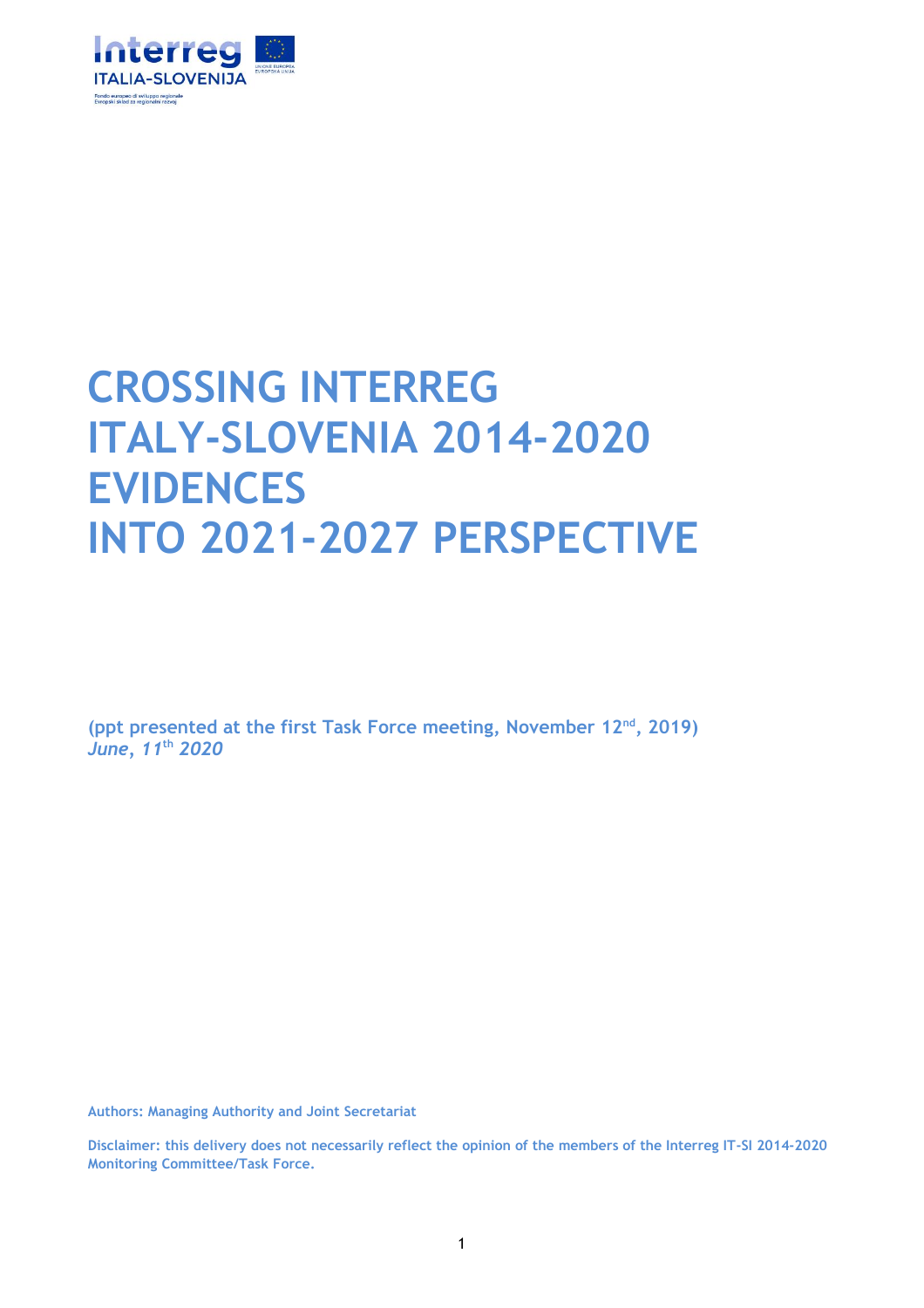

## <span id="page-1-0"></span>TABLE OF CONTENTS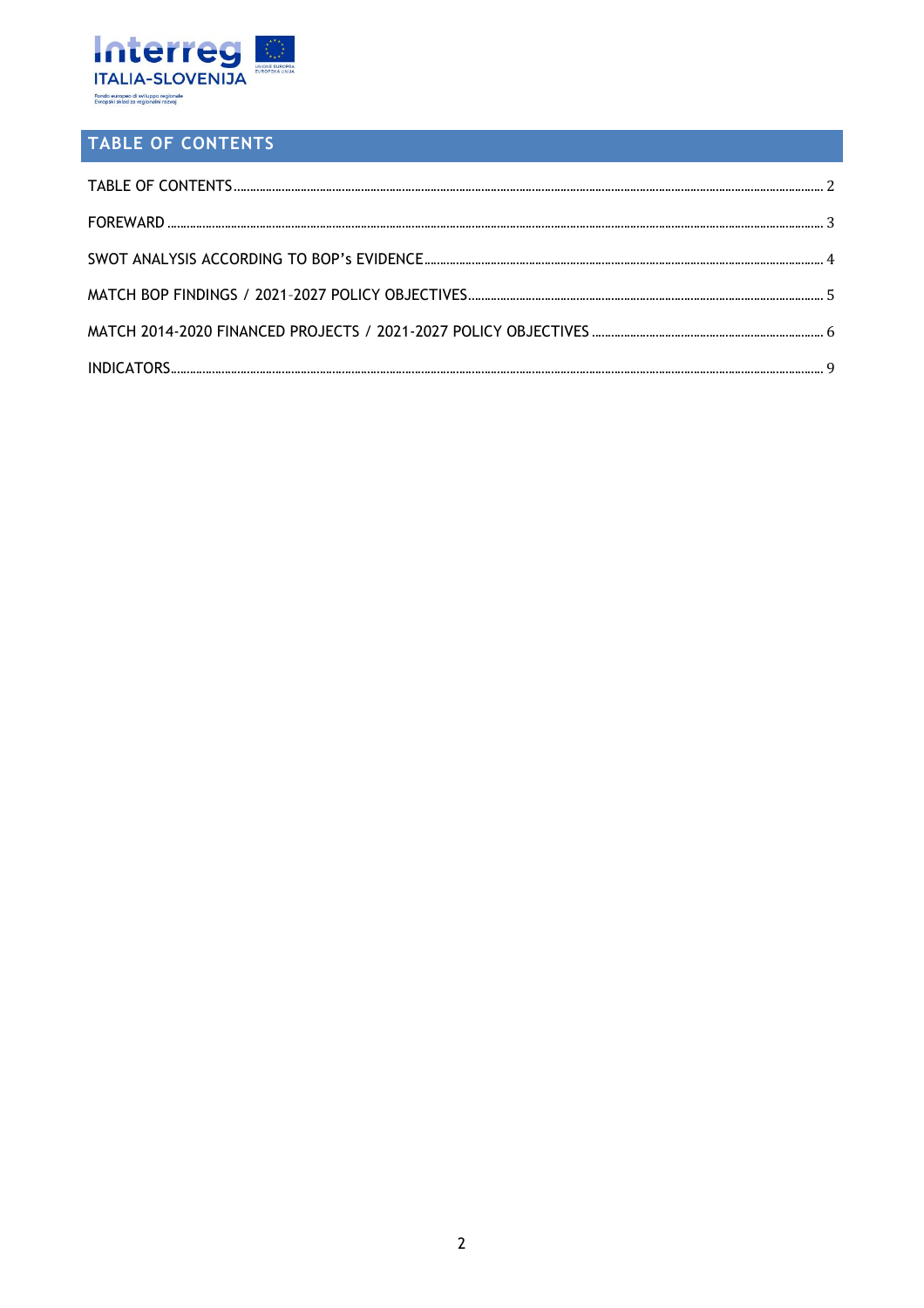

#### <span id="page-2-0"></span>**FOREWARD**

This paper resumes the presentation given by the Managing Authority during the first meeting of the Programme Task Force on November  $12<sup>th</sup>$ , 2019 and contains the data as processed at that time.

Likewise, the PPTs, it intends to match the evidence given by the European Commission in its Border Orientation Paper (released in May 2019) with the Policy Objectives 2021-2027, attempting a bridge among 2014-2020 evidence and future perspectives.

Together with analyses (Analysis 1 and 2, EC' Border Orientation Paper, hereinafter, BOP) and Reports (issued so far by Evaluator, both extensive and thematic) issued meanwhile and already delivered to the Programme Task Force, this paper intends to be a further building block of information useful as a tool fostering discussion within Task Force and for experts which will be in charge of drafting Cooperation documents for 2021-2027.

Papers, reports and analysis altogether report the response given by the territory of the Programme area in terms of activated participation and cooperation potentials. Data and further information will be gathered from territories directly through surveys and consultations that will be launched at Programme level and at national/regional level in due time according to Task Force and Programme Partners decisions.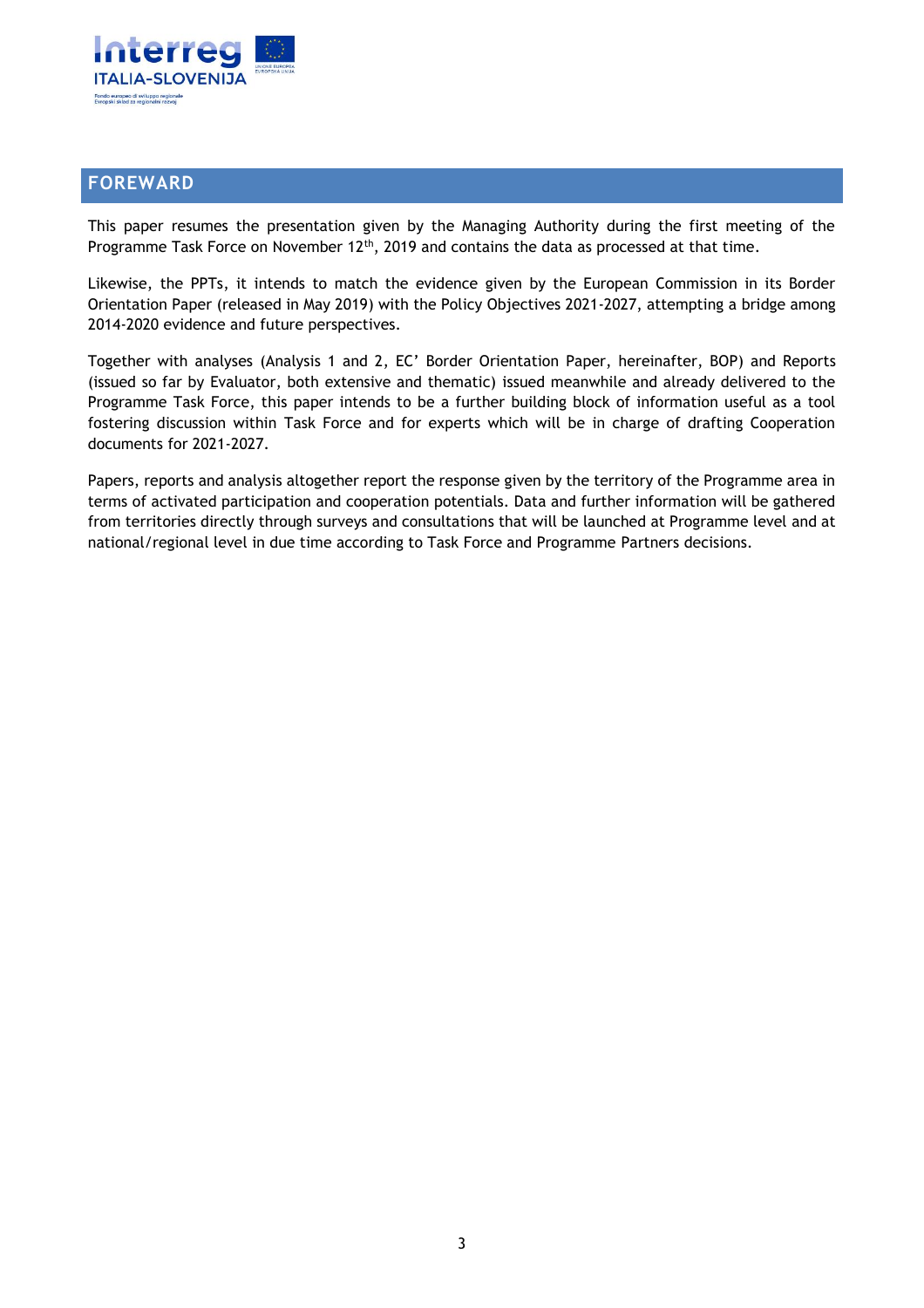

## <span id="page-3-0"></span>**SWOT ANALYSIS ACCORDING TO BOP'S EVIDENCE**

By extracting considerations from the BOP, the following SWOT analysis can be drawn. The extractions are made in a synthetic way by the Managing Authority. For a complete overview, please refer to the BOP directly.

Table 1. SWOT analysis (proposed as extraction of BOP evidence)

| <b>STRENGHT</b>                                                                                                                                                                                                                                                                                                                                                                                                                                                                                                                                                                                                                                                                                                                                                                                                                                                                                                                                                                                                                                                                                   | <b>WEAKNESSES</b>                                                                                                                                                                                                                                                                                                                                                                                                                                                                |
|---------------------------------------------------------------------------------------------------------------------------------------------------------------------------------------------------------------------------------------------------------------------------------------------------------------------------------------------------------------------------------------------------------------------------------------------------------------------------------------------------------------------------------------------------------------------------------------------------------------------------------------------------------------------------------------------------------------------------------------------------------------------------------------------------------------------------------------------------------------------------------------------------------------------------------------------------------------------------------------------------------------------------------------------------------------------------------------------------|----------------------------------------------------------------------------------------------------------------------------------------------------------------------------------------------------------------------------------------------------------------------------------------------------------------------------------------------------------------------------------------------------------------------------------------------------------------------------------|
| Strong memory on the past and rich historical<br>$\bullet$<br>heritage<br>Institutionalized cooperation (EGCT, EURES,<br>$\bullet$<br>Julian Ecoregion, N-Adriatic ports association)<br>Connectivity<br>$\bullet$<br>Tourism as economic sector<br>Good performance on health<br>$\bullet$<br><b>Consolidation of ITI experience</b>                                                                                                                                                                                                                                                                                                                                                                                                                                                                                                                                                                                                                                                                                                                                                             | administrative differences<br>$\bullet$<br>Legal and<br>obstacles<br>Language obstacles<br>$\bullet$<br>Underperforming: macroeconomic stability,<br>$\bullet$<br>education<br>(basic/higher IT), institutions<br>/infrastructures (SI), R&D intensity<br>Low digitalization (esp. IT), use of online<br>$\bullet$<br>services, digital skills<br>Not harmonized technical and procedural<br>$\bullet$<br>railways systems<br>Unbalanced labour market productivity<br>$\bullet$ |
| <b>OPPORTUNITIES</b>                                                                                                                                                                                                                                                                                                                                                                                                                                                                                                                                                                                                                                                                                                                                                                                                                                                                                                                                                                                                                                                                              | <b>THREATHS</b>                                                                                                                                                                                                                                                                                                                                                                                                                                                                  |
| Well connected polycentric development<br>(small-medium cities/few big)<br><b>Strategic location</b><br>$\bullet$<br>Multilinguism and minorities<br>$\bullet$<br>Capitalize on EGTC, Euregions/ Multilevel<br>governance<br>Rich biodiversity and different ecosystem<br>$\bullet$<br><b>Tourim</b><br>$\bullet$<br>Innovation:<br>critical<br>for<br>need<br>$\bullet$<br>mass/complementarities/clustering/<br>internationalization<br>KE<br>Potential<br>application<br>(many<br>$\bullet$<br>universities/research<br>institutes/scientific<br>parks)<br>shared<br>35<br>priorities<br>$\bullet$<br>(agrifood/ICT/logistic/health/sustanable<br>tourism)<br>Renewable energies<br><b>Trust-building</b><br>(small<br>people-to-people<br>$\bullet$<br>projects)<br>Wider Interreg governance context (bilateral<br>$\bullet$<br>agreements/EGCT)<br>Work on border obstacles (language/business<br>legislation/<br>labour<br>mkt/transport<br>infrastructures/simplification/CB<br>services/gaps in CB data)<br>link to existing strategies (coordination to<br>$\bullet$<br>mainstream pr.) | Different NUTs2 Framework condition<br>$\bullet$<br>on<br>innovation<br>SME Death rate<br>$\bullet$<br>Not harmonised railway systems<br>$\bullet$<br>Difficult CB governance of waste circular<br>$\bullet$<br>management<br>high<br>$\epsilon$<br>governance,<br>infrastructure costs)<br>$\bullet$<br>Aging population                                                                                                                                                        |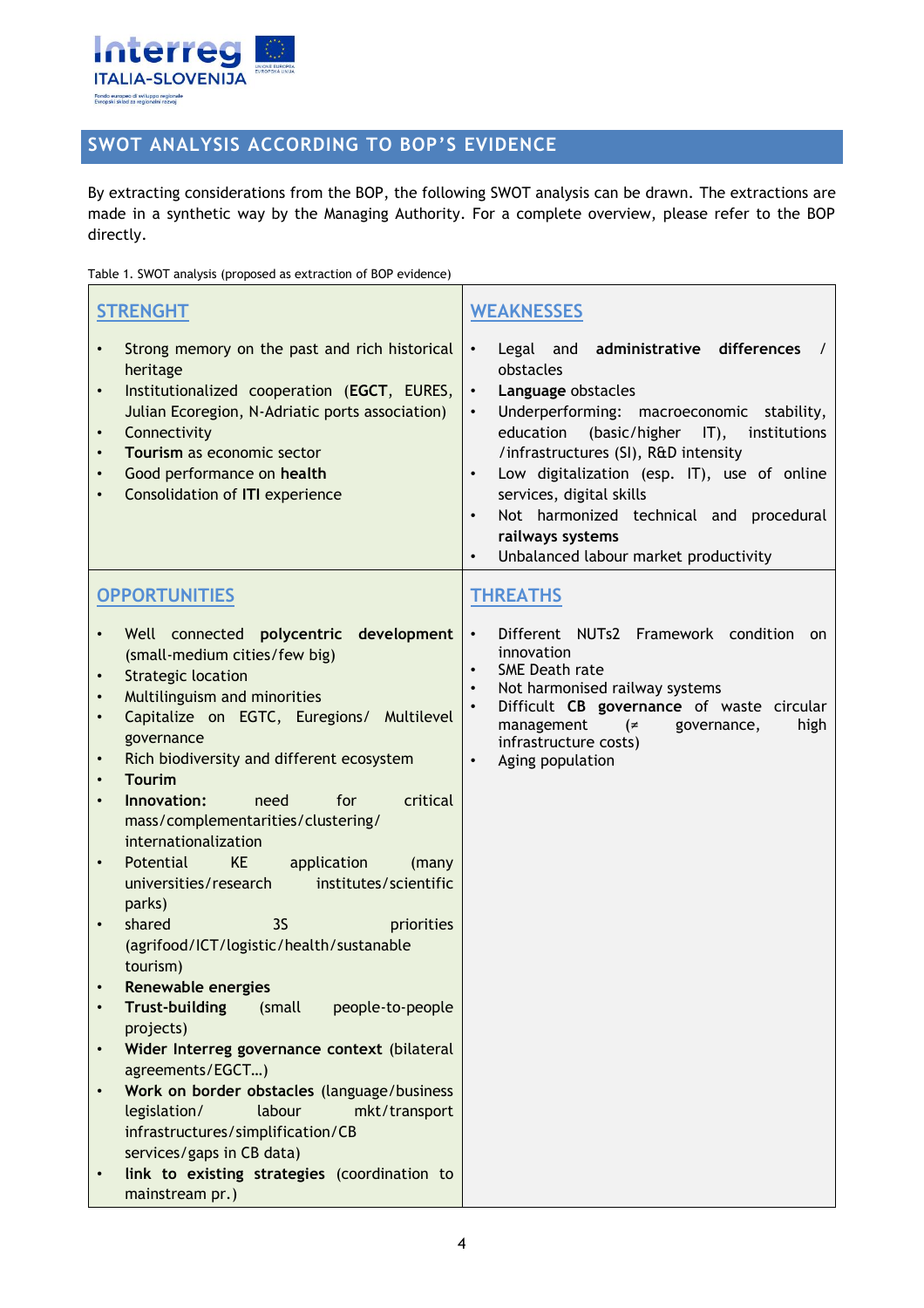

#### <span id="page-4-0"></span>**MATCH BOP FINDINGS / 2021–2027 POLICY OBJECTIVES**

This section intends to match findings and hints given by the BOP for future Programme with the 2021- 2027 Policy Objectives identified by draft EU Regulations. The extractions are made in a synthetic way by the Managing Authority. For a complete overview, please refer to the BOP and Regulations directly.

#### **1. Smarter Europe**

- $\triangleright$  Identify specialisation niches
- $\triangleright$  Innovation functional approach
- $\triangleright$  Targeted services to SMEs: digitalisation, CB networking, technology transfer, digital skills

#### **2. Greener Europe**

- $\triangleright$  Map vulnerability by type of risks
- $\triangleright$  Define CB strategies for climate change adaptation (green infrastructures)
- $\triangleright$  Continue sharing approaches for protected areas management
- $\triangleright$  Renewable energy, solar, biomass, geochemical
- $\triangleright$  Circular economy, awareness raising

#### **3. Connected Europe**

- $\triangleright$  Consolidate rail infrastructures and connections
- $\triangleright$  Harmonisation CB rail connections, CB interoperability /intermodality (people, freight) in synergy with EGCT / mainstream Programmes

#### **4. Social Europe**

- $\triangleright$  Favour CB labour mobility (qualifications recognition, taxation, social security, vocational training, multilinguism, CB education…)
- $\triangleright$  Map existing labour shortage
- $\triangleright$  Built on ITI experience

#### **5. Closer to Citizens**

- $\triangleright$  E-government solutions in identified sectors for CB cooperation
- $\triangleright$  Promote multilinguism in a structured manner (primary-secondary education, labour mkt needs)

#### **6. Better Interreg governance**

- $\triangleright$  Identify functional areas rather than administrative scale
- $\triangleright$  Multilevel governance and CB benefits
- > Targeted Strategic approach to overcome CB obstacles
- $\triangleright$  Build on ITI and strategic projects
- $\triangleright$  Synergies with macroregional strategies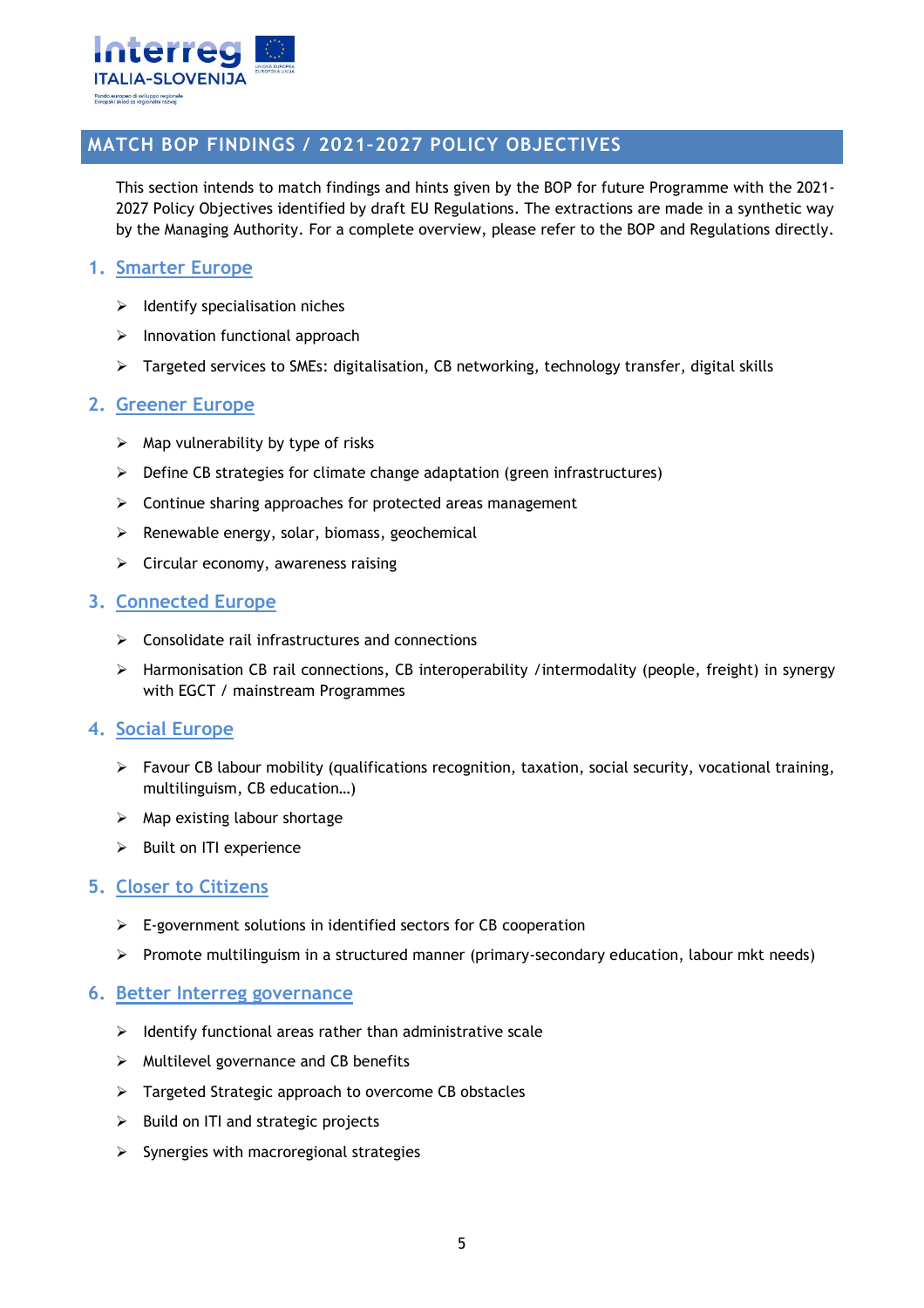

#### <span id="page-5-0"></span>**MATCH 2014-2020 FINANCED PROJECTS / 2021-2027 POLICY OBJECTIVES**

This section intends to match 2014-2020 financed projects with 2021-2027 Policy Objectives according to their content. For an evidence of projects contents, please refer to the annex to Analysis 1. In November 2019, it was not included the evidence of projects financed under the call 07/2019. They have been included herein in this word version.

#### **1. Smarter Europe**

**PA1**

Standard projects (call 01/02016)

| $\bullet$ | <b>TRANSGLIOMA</b> |
|-----------|--------------------|
| $\bullet$ | FISH-AGRO TECH     |
|           | <b>SUSGRAPE</b>    |
|           | <b>ARTE</b>        |
|           | NUVOLAK2           |
|           | <b>BioApp</b>      |
|           | <b>CAB</b>         |
|           | <b>TRAIN</b>       |

Strategic projects (calls 05-06/2018)

| $\mathbf{a} = \mathbf{a} \cdot \mathbf{a} \cdot \mathbf{b}$<br>1N<br>יתי |
|--------------------------------------------------------------------------|
| N <sub>1</sub><br>the contract of the contract of the                    |

#### **2. Greener Europe**

**PA2**

Standard projects (call 02/02016)

| <b>MUSE</b>        |
|--------------------|
| <b>INTERBIKE2</b>  |
| LightingSolutions  |
| MobiTour           |
| <b>ENERGY CARE</b> |

Strategic projects (calls 05-06/2018)

|  | <b>SECAP</b>     |
|--|------------------|
|  | <b>CROSSMOBY</b> |

Standard projects (call 07/02019)

| <b>ENGREEN</b>       |
|----------------------|
| TRETAMARA            |
| <b>BEE-DIVERSITY</b> |
| <b>GREENHULL</b>     |
| ACQUAVITIS           |
| <b>ECO SMART</b>     |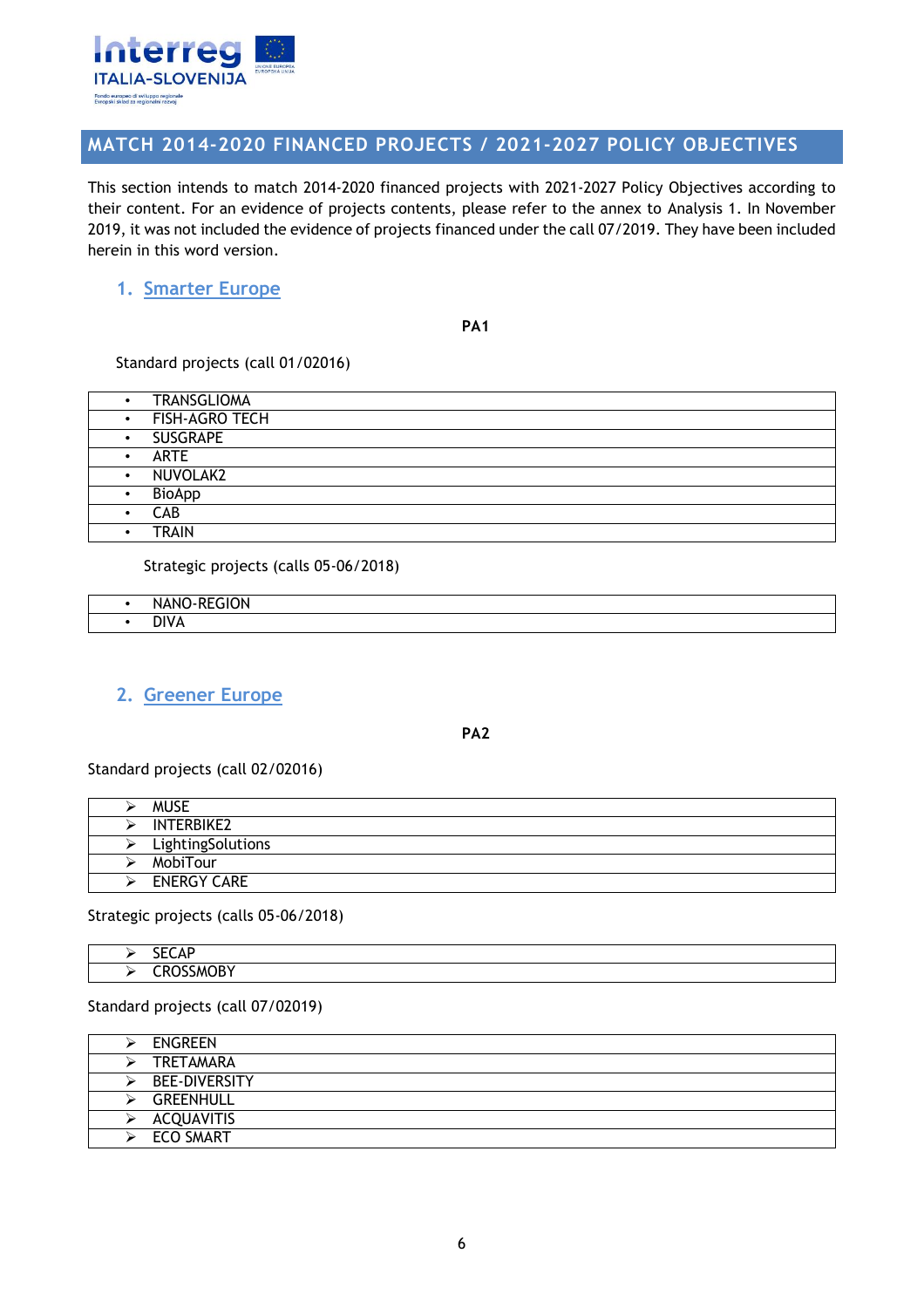

#### Standard projects (call 03/02016)

|   | MEDS GARDEN        |
|---|--------------------|
|   | tARTini            |
|   | <b>AGROTOUR II</b> |
| ⋗ | CONA               |
|   | NAT2CARE           |
|   | <b>BLUEGRASS</b>   |
|   | <b>RETRACKING</b>  |

Strategic projects (calls 05-06/2018)

| WALKofPEACE      |
|------------------|
| <b>PRIMIS</b>    |
| MerlinCV         |
| <b>GREVISLIN</b> |
| <b>VISFRIM</b>   |

### **3. Connected Europe**

**PA 2**

Strategic projects (calls 05-06/2018)

 $\triangleright$  Crossmoby

#### **4. Social Europe**

**PA 1**

Standard projects (call 07/02019)

|   | <b>DuraSoft</b>       |
|---|-----------------------|
| ⋗ | CONSTRAIN             |
|   | ISE-EMH               |
|   | <b>IMBI</b>           |
|   | <b>IMMUNO-CLUSTER</b> |
|   | <b>CATTEDRA</b>       |

#### **5. Closer to Citizens**

ITI project

> Isonzo\_Soça

**PA 4**

**PA 3**

Standard projects (call 07/02019)

 $\triangleright$  NEXT AID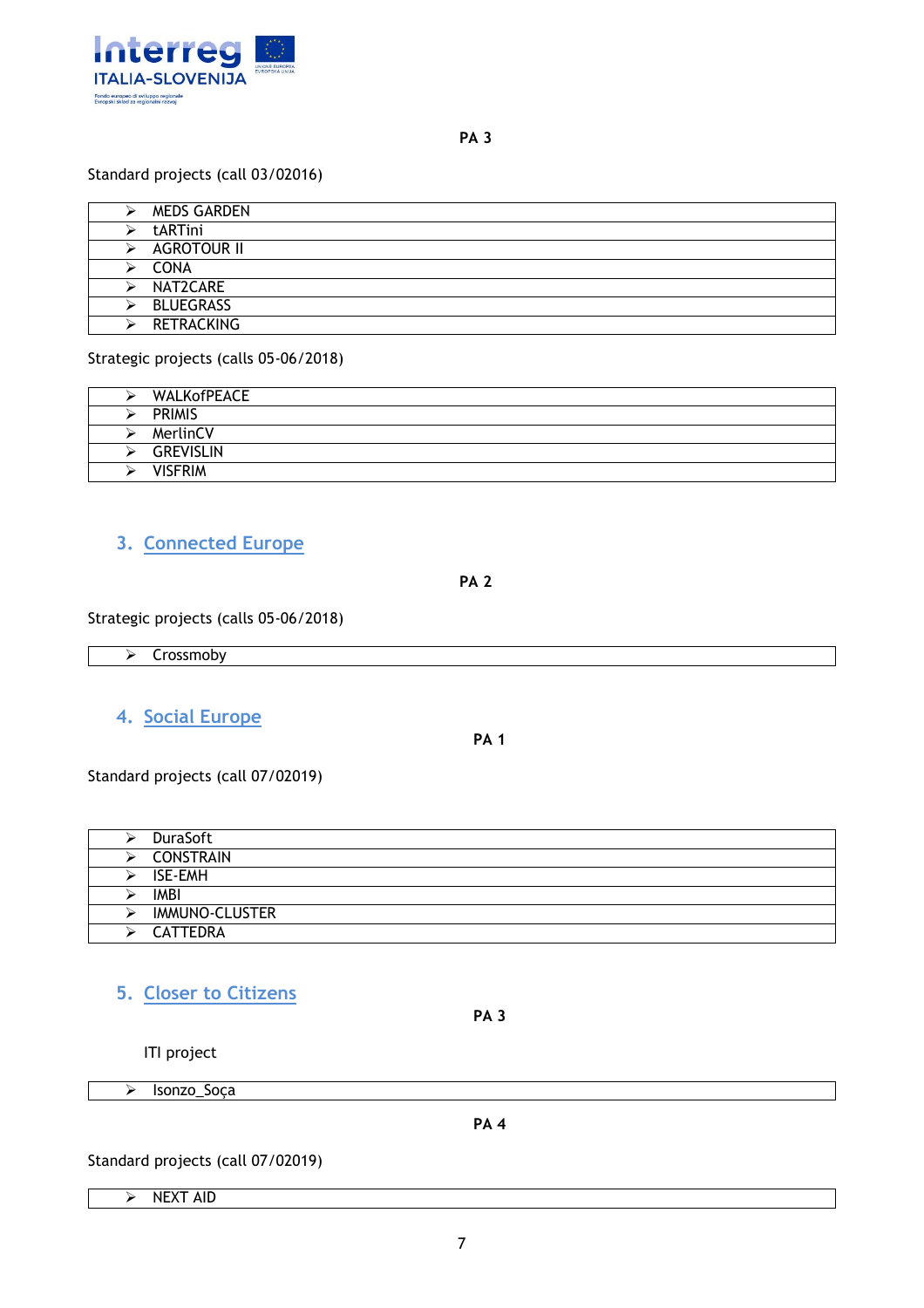

#### **6. Better Interreg governance**

**PA 4**

#### Standard projects (call 04/02016)

|   | EDUKA2                  |
|---|-------------------------|
|   | MEMORI-net              |
|   | <b>SECNET</b>           |
|   | $\triangleright$ CB_WBL |
|   | HARMO-DATA              |
| ⋗ | CrossCare               |
|   | Integra                 |

#### Strategic projects (calls 05-06/2018)

 $\triangleright$  CROSSIT SAFER

ITI project

> SALUTE- ZDRAVSTVO

#### Standard projects (call 07/02019)

| <b>GEOKARST</b><br>standard/ |
|------------------------------|
| FORTIS/standard              |
| <b>CLEAN BERTH/standard</b>  |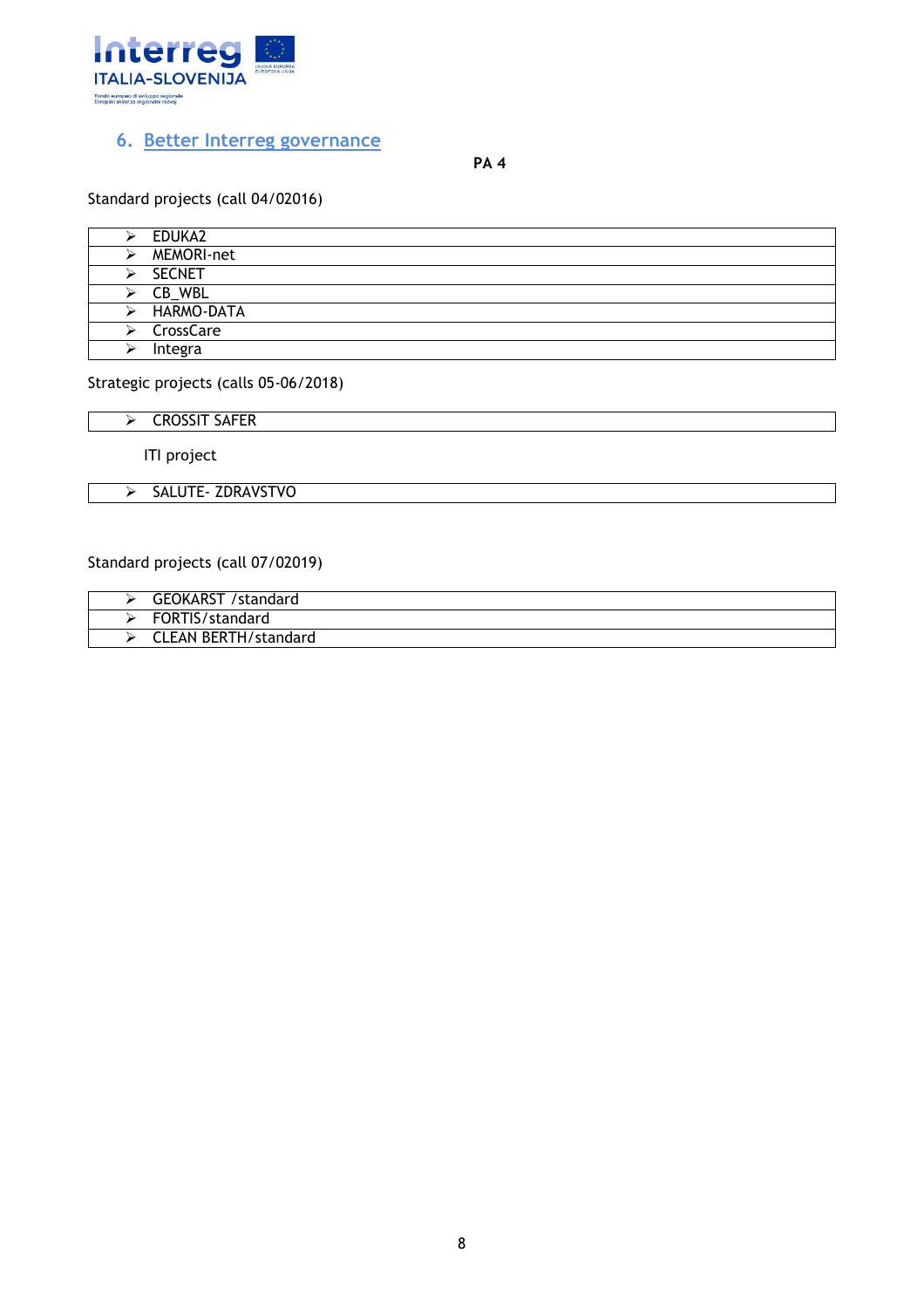

## <span id="page-8-0"></span>**INDICATORS**

This section – by reflecting the presentation given in November 2019 - is intended firstly to show the most challenging indicators during 2014-2020 programming period, those which needed to be addressed specifically by the targeted call no. 07/2029 (an overall analysis on indicators is included in Analysis 1). Secondly, it reports the 2021-2027 Interreg indicators as listed in EC new draft Regulation COM(2018)372.

Table 2. Most challenging indicators during 2014-2020 programming period (addressed by the targeted call no. 07/2029)

| <b>PA</b> | <b>Indicator</b> |                                                                                                                         |
|-----------|------------------|-------------------------------------------------------------------------------------------------------------------------|
|           | CO <sub>26</sub> | Number of enterprises cooperating with research institutions                                                            |
| 2         | 2.1.1.           | Number of implemented actions towards the decrease of annual primary energy<br>consumption in existing public building) |
| 3         | CO <sub>23</sub> | Surface area of habitats supported in order to attain a better conservation status                                      |
|           | 3.2.2            | Cross-border pilot actions to support biodiversity                                                                      |
|           | 3.2.3            | Participants to educational and divulgative events                                                                      |
|           | 3.3.1            | Number of innovative green technologies tested and implemented                                                          |
|           | 3.3.2            | Number of enterprises applying new green innovation solutions                                                           |

Table 3. 2021-2027 Interreg indicators as listed in EC new draft Regulation COM(2018)372

| <b>RCO 81</b> | Participants in cross-border mobility initiatives                                                    |
|---------------|------------------------------------------------------------------------------------------------------|
| <b>RCO 82</b> | Participants in joint actions promoting gender equality, equal opportunities and social<br>inclusion |
| <b>RCO 83</b> | Joint strategies/ action plans developed or implemented                                              |
| <b>RCO 84</b> | Joint pilot activities implemented in projects                                                       |
| <b>RCO 85</b> | Participants in joint training schemes                                                               |
| <b>RCO 96</b> | Legal or administrative obstacles identified                                                         |
| <b>RCO 86</b> | Joint administrative or legal agreements signed                                                      |